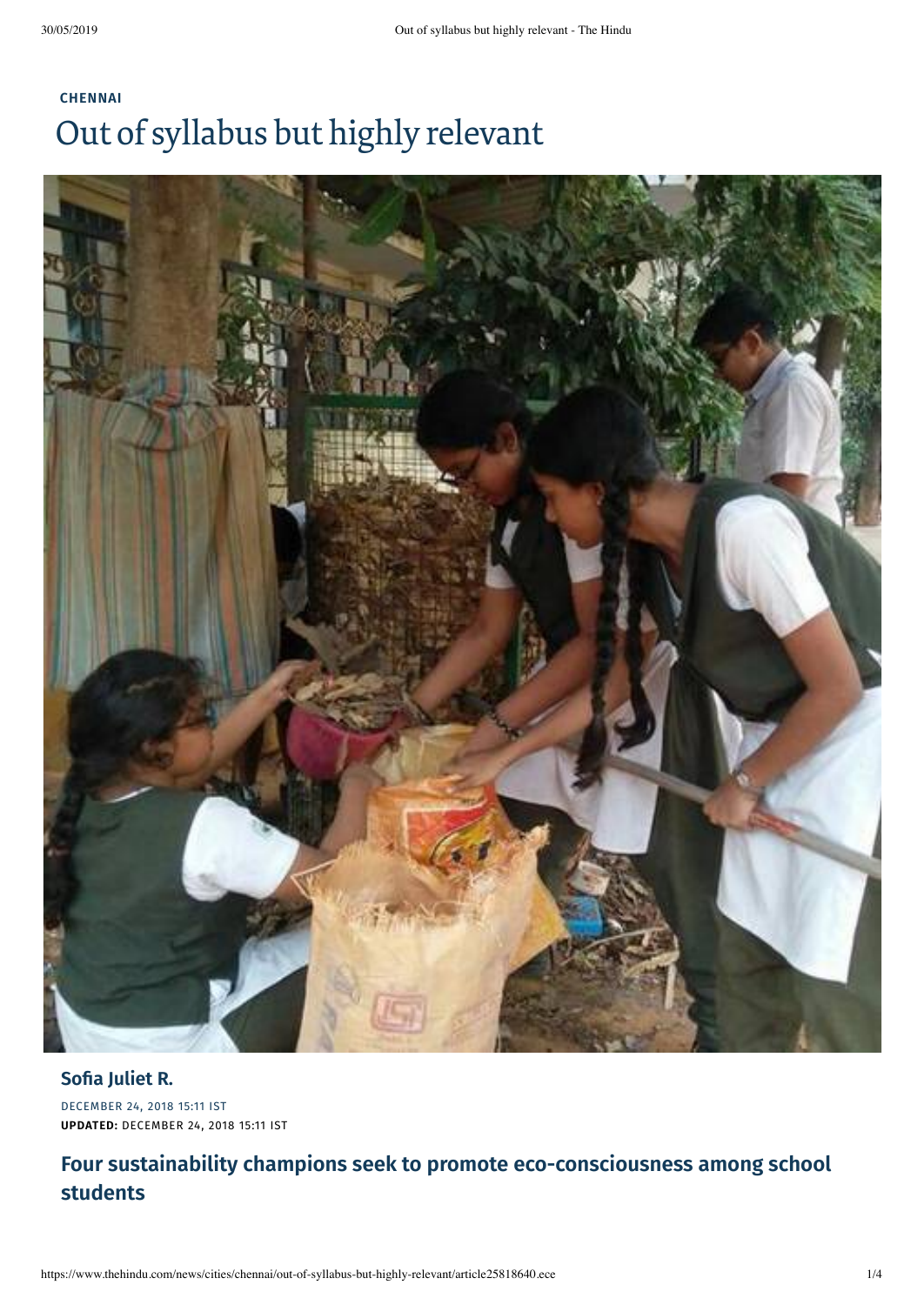#### 30/05/2019 Out of syllabus but highly relevant - The Hindu

It's necessary to practise what you preach. And, it's just as important to preach what you practise, especially where sustainable living is concerned. For, there is an element of resistance in almost all of us to it. We would rather take the line of least resistance, settling for the convenient, than act keeping in mind, the interests of future generations.

Four city residents seem to have grasped this truth, instinctively, and they have been zealously promoting the eco-friendly practices that have done wonders for their immediate neighbourhoods. The four — Sumitra Srikanth, Ganga Sridhar, K.L. Bala and C.R. Ashok have chosen school students as the target group. After all, it is these children who will lead out planet into the future.

The four have been making a difference, individually in their neck of the woods, and their paths have crossed due to their engagement with many sustainability groups, which include Solid Waste Management- People's Forum and Kapaleecharam.

In this new volunteering work, the four would like to be identified as EcoKonnectors. At present, they are guiding students of five schools — P.S. Senior Secondary School, Chettinad Harishree Vidyalayam, Vidya Mandir, Chennai Corporation Public School and Vana Vani Matriculation Higher Secondary School (which is situated on the campus of IIT-Madras). They want to engage with more schools across Chennai.

"Ours is team work. We chart out a plan, approach schools and create awareness. Having nature and eco clubs in schools is a great way to get started on sustainability practices. We play the role of mentors, and as such, we provide them with guidance and also chart out an action plan for them to work on," says Ganga Sridhar.

### **Mylapore**

At P.S. Senior Secondary School, with the support of the teachers, Bala has helped the students set up an eco-club. Divided into multiple groups, the students enforce ecofriendly practices and monitor them. For their art projects, they fashion models out of discarded and recycled material such as newspapers, plastic pipes, straws and mats.

The school principal Revathy says there are simple as complex layers to the awareness drive. An example of effective change in simple things."Fortheir birthdays, students are urged to plant a sapling on the campus and avoid bringing candies wrapped in plastic packaging. This iniative has been a success. The students not only bring and plant saplings on their birthdays, but also mantain the organic garden at the school where they have them planted. The students also segregate waste in colour-coded bins placed on the campus."

### **R.A Puram**

At Chettinad Harishree Vidyalayam too, students actively segregate and compost the waste generated on the campus. Recently, the students visited Thiruveedhi Amman Koil Street in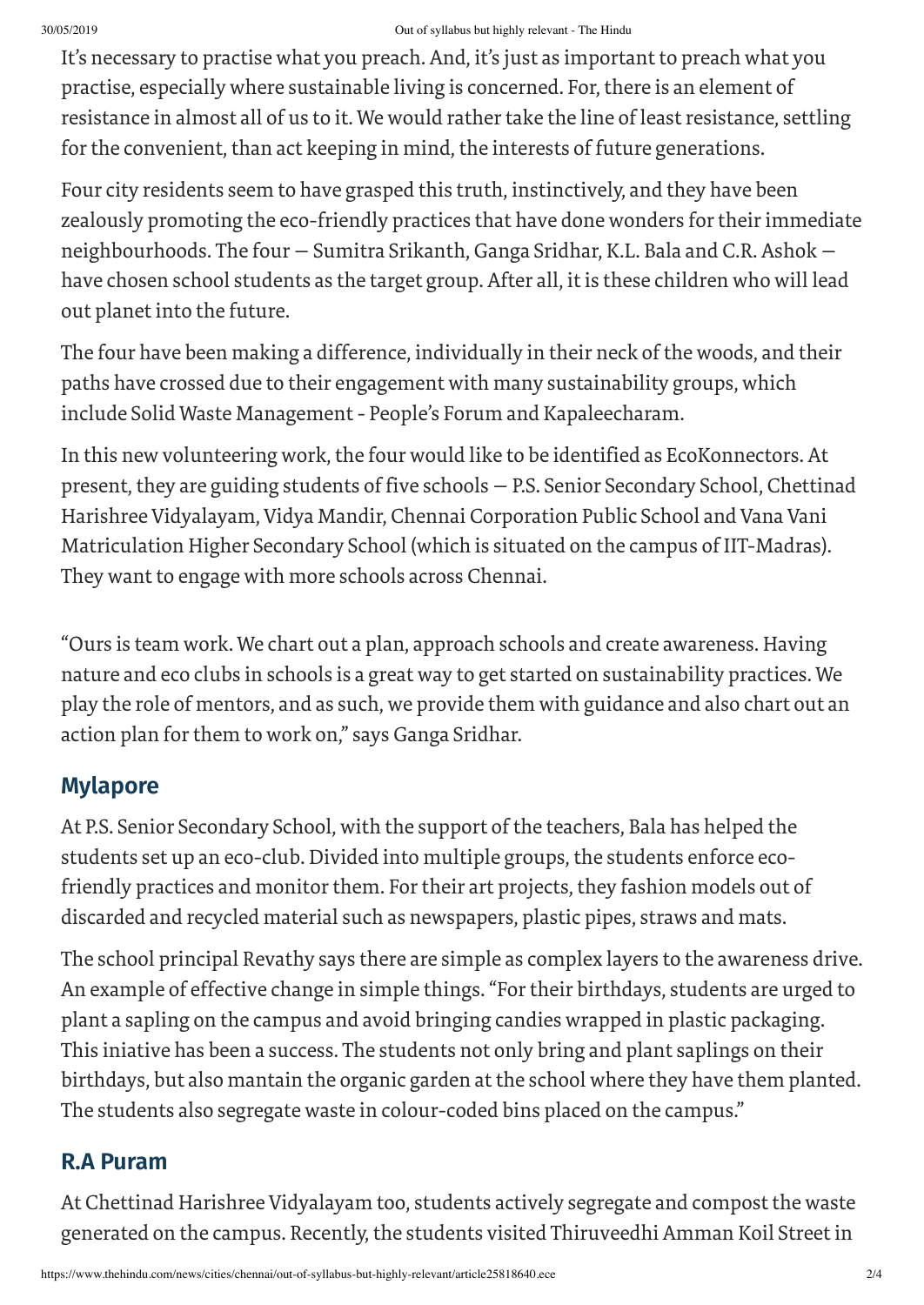#### 30/05/2019 Out of syllabus but highly relevant - The Hindu

Mandaveli and met the members of TAKSRA to learn more about waste management, says Bala.

Sumitra Srikanth is greatly engaged with Vidya Mandirin its sustainability journey.

"When the school set up the terrace garden, I provided them with grow bags and seeds and offered my expertise through power-point presentation and videos. The teachers and students have taken an active interest in maintaining the garden and I am very happy to see the progress they have made," says Sumitra.

The terrace garden is the result of the hard work and dedication of our students and staff, says Vidyshree Sarath, a teacher at the school. The school also has organic gardens on the campus that are maintained by students.

"We grow fruits and vegetables and also compost the waste on the campus. In fact, last Monday, we harvested bananas from a plant in the terrace garden," she adds.

Recently, the school gifted 75 cotton saplings to Coast Gaurd personnel and also gifted saplings of various plants to the Class XII students who would be leaving the school next year.

"All the saplings were raised by our students. We try to be as creative as possible. This summer, I asked the students to plant the seed of the sweetest mango they had eaten, and they have all grown into saplings now," says Vidyashree.

## **Guindy**

Recently, C.R. Ashok helped Vana Vani Matriculation Higher Secondary School, where he is an alumnus, conduct a 'green carnival.'"We tried to avoid plastic as much as possible. We asked the vendors to bring in biodegradable plates and glasses instead of disposables. We held poster competitions for children on environmental themes," he says.

Ganga Sridhar shares her knowledge and expertise with students and staff of the schools.

The 'EcoKonnectors' are urging more schools to come forward to take up green initiatives on their campuses and are willing to adopt schools to help them

For details, contact Bala at 9840441803.